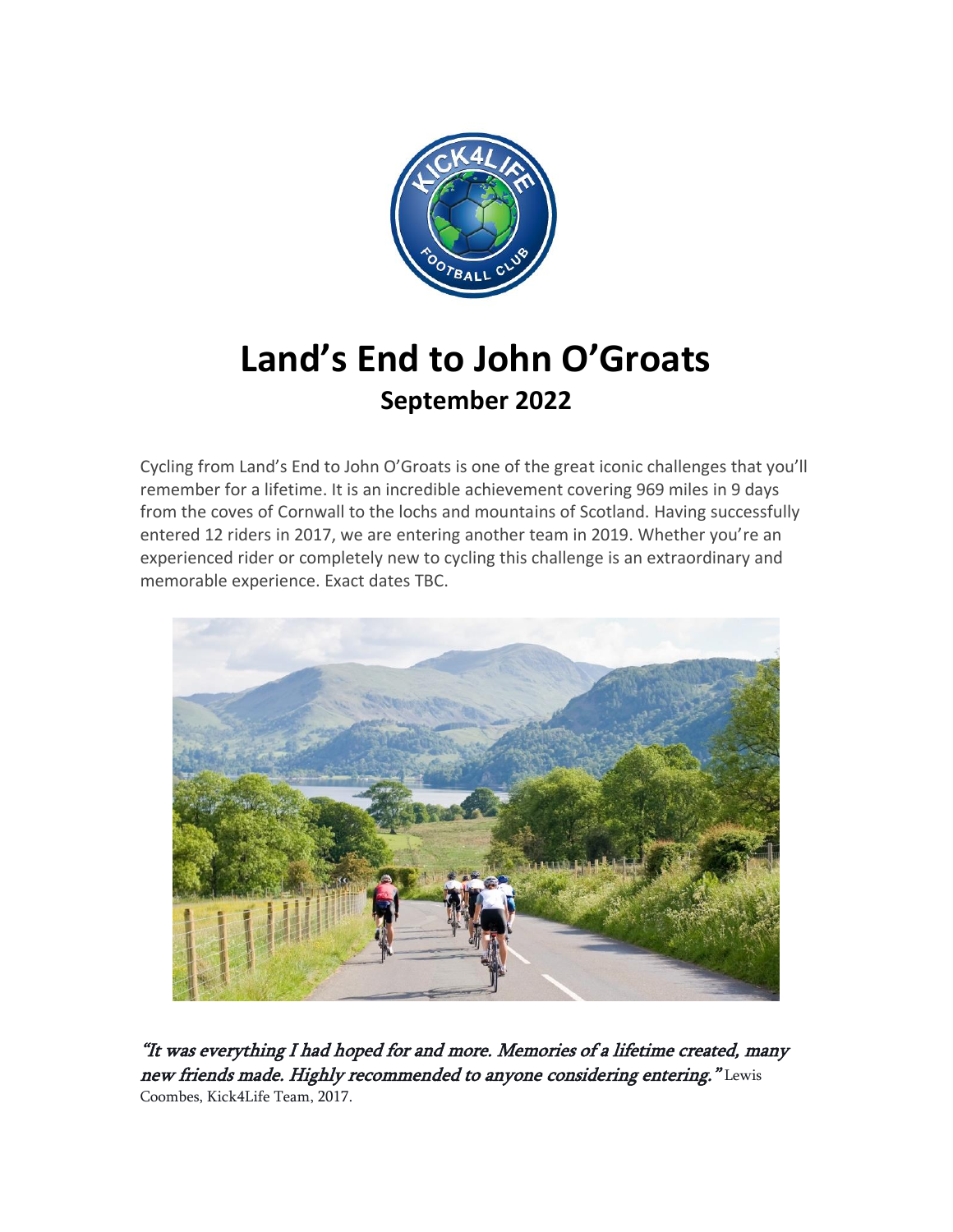## **About the Challenge & Route**

We are taking part in Deloitte Ride Across Britain - the best and safest Land's End to John O'Groats challenge available.

The full route is 969 miles broken in to 9 daily stages averaging 108 miles a day. Running from weekend to weekend the challenge is designed so that only one working week is required. The route takes in the most beautiful parts of Britain from barren moorlands and majestic highlands to lush green valleys, winding back lanes and stunning coastal roads. Riders climb around 15,000m over the 9 days.



The route takes in wonderfully calm back roads for the vast majority of the 969 miles, but given the length of the ride it is impossible to stay on deserted roads all the time. The team has carefully devised routes around the country's towns and cities where necessary and we believe it is the safest and most beautiful route you'll find.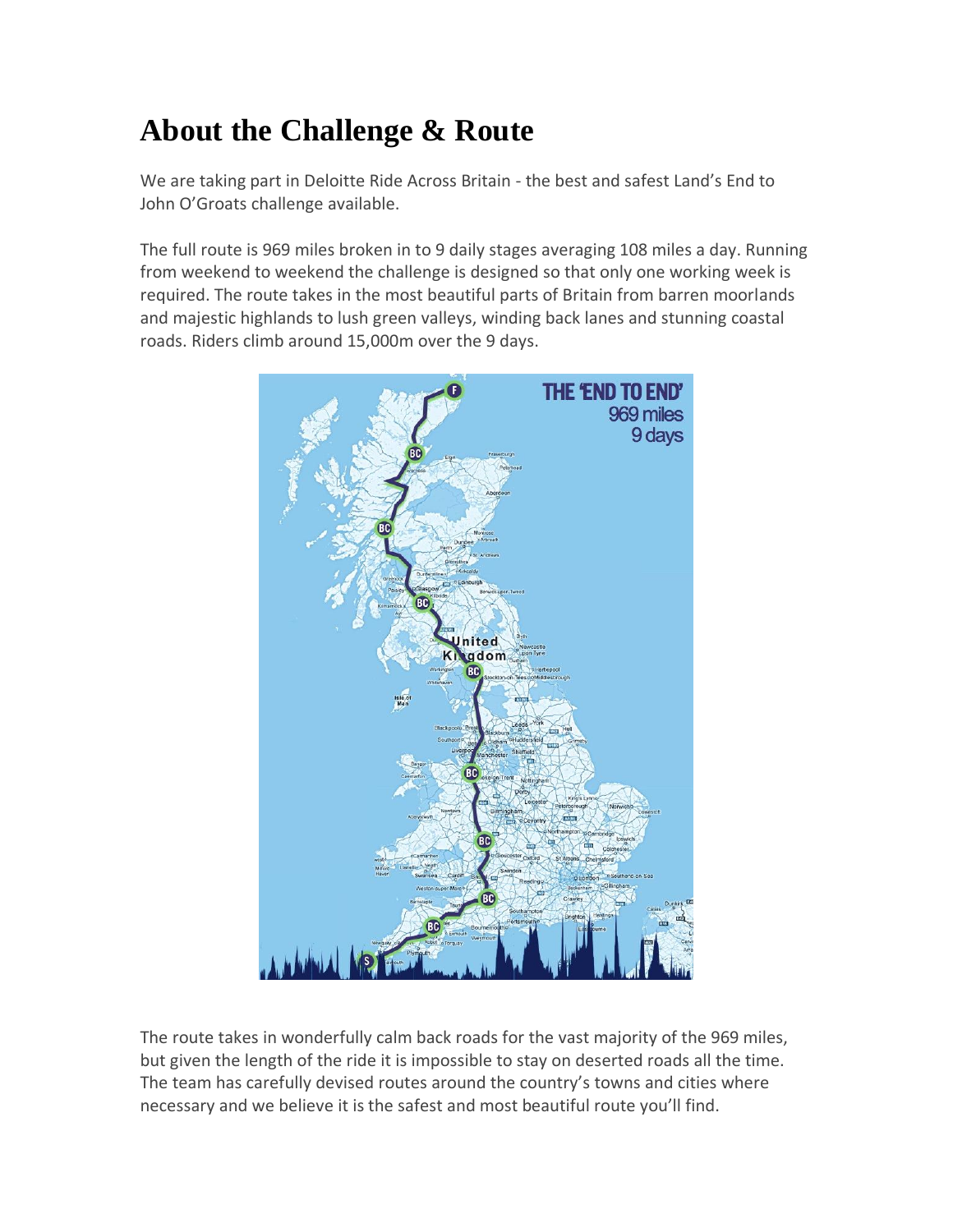### **What's included?**

The package is designed for those people who don't want to worry about a thing when taking on the epic cycling challenge, and from the moment you sign up RAB and K4L do everything possible to ensure you get the best cycling experience out there. Whether it be day-by-day training programmes that get you to the start line in the best shape of your life, or knowing that your tent, kit bag and a fresh, hot dinner will all await you every day on your arrival at base camp, every detail is taken care of so you can just concentrate on an exceptional ride and taking in the beautiful scenery.

#### **Included before the ride:**

- Tailored training programmes
- Training advice and support from the expert Route Director
- Online training tools to track progress
- Rider forum
- Exclusive training days
- Special offers on equipment, kit and maintenance costs
- Maintenance and bike fitting guides.

#### **During the ride:**

- Full signposting
- Hot breakfast and dinners each day
- 9 nights tented accommodation
- Expert chaperone guides
- Cycling assessed groups for group riding.
- Proper hot showers
- Baggage transfer each day
- Inflatable sleeping mattress
- Isotonic powder & water supply at base camps & pit stops
- Pit stops with snacks
- Full medical support on road & in base camps
- Timing chips with automatic web uploading
- Live race tracking option with a compatible smartphone
- Secure overnight bike storage
- GPX route files
- Broom wagon pick up
- Phone & camera charging facilities
- Professional photographers

The team always looks to go the extra mile on top of what is listed above and there will no doubt be a few more things to surprise and delight you out on the road if you sign up for September 2022!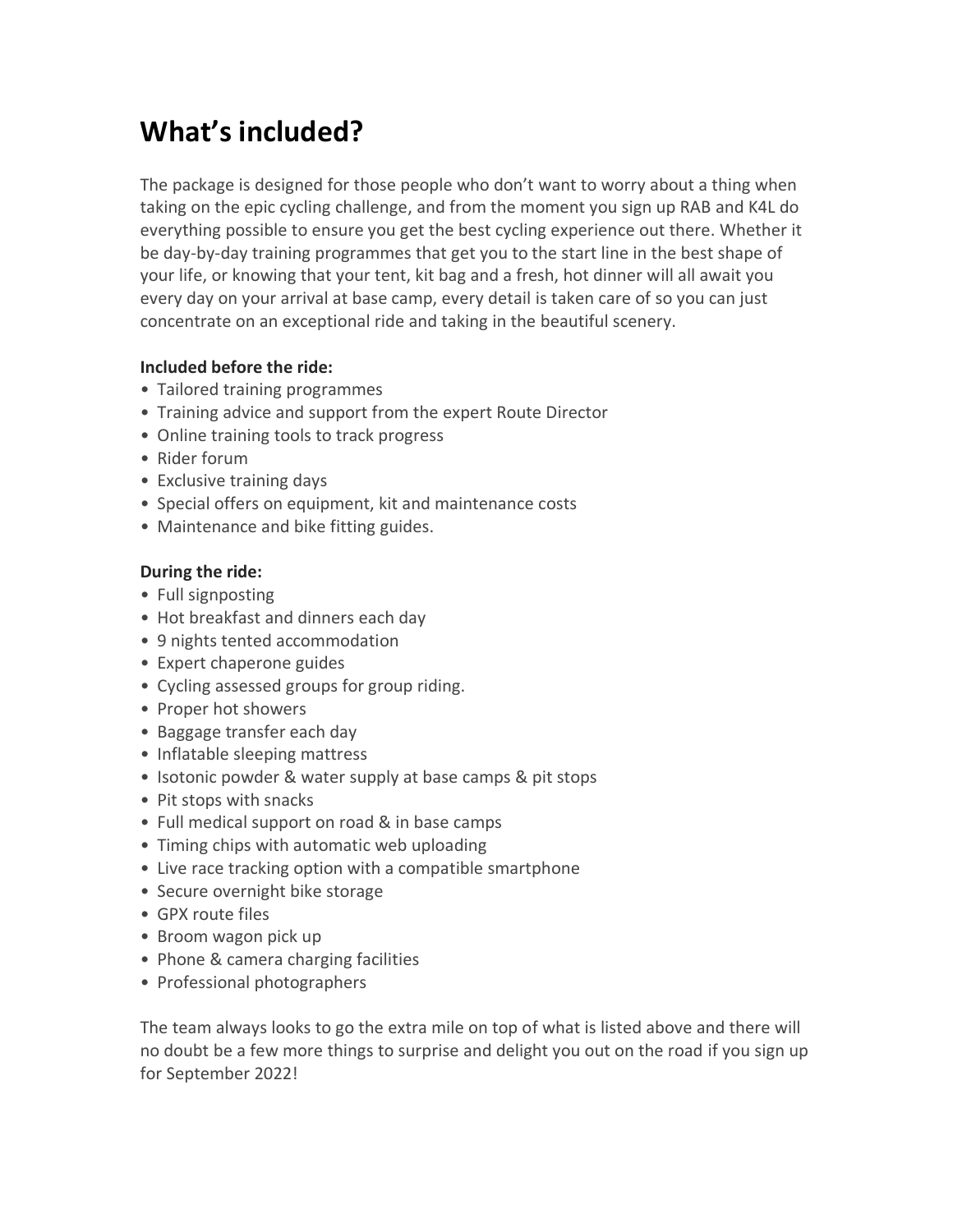### **Why Kick4Life?**

Kick4Life is a registered UK charity (number 1112133) that uses sport to transform the lives of orphans and vulnerable children in Lesotho in southern Africa. Lesotho has the world's second highest prevalence of HIV in the world (23.2%) and more than 160,000 children have been orphaned.

We provide a range of opportunities for children and young people of all abilities to work towards a healthy and successful future. Our structured package of care and support combines the chance to play sport with health education, life-skills development, HIV testing, literacy, mentoring, referrals to key services such as rehousing, nutrition and protection. With a long-term, holistic and high-impact approach, our end goal is to support participants towards long-term education, training and employment, and the chance to achieve a sustainable livelihood.

We have reached more than 100,000 children and our high-impact activities have been recognized with numerous international awards including the Beyond Sport Award for Health and the Nelson Mandela Children's Foundation Best Practice Award.

Fore more information visit: [www.kick4life.org](http://www.kick4life.org/)

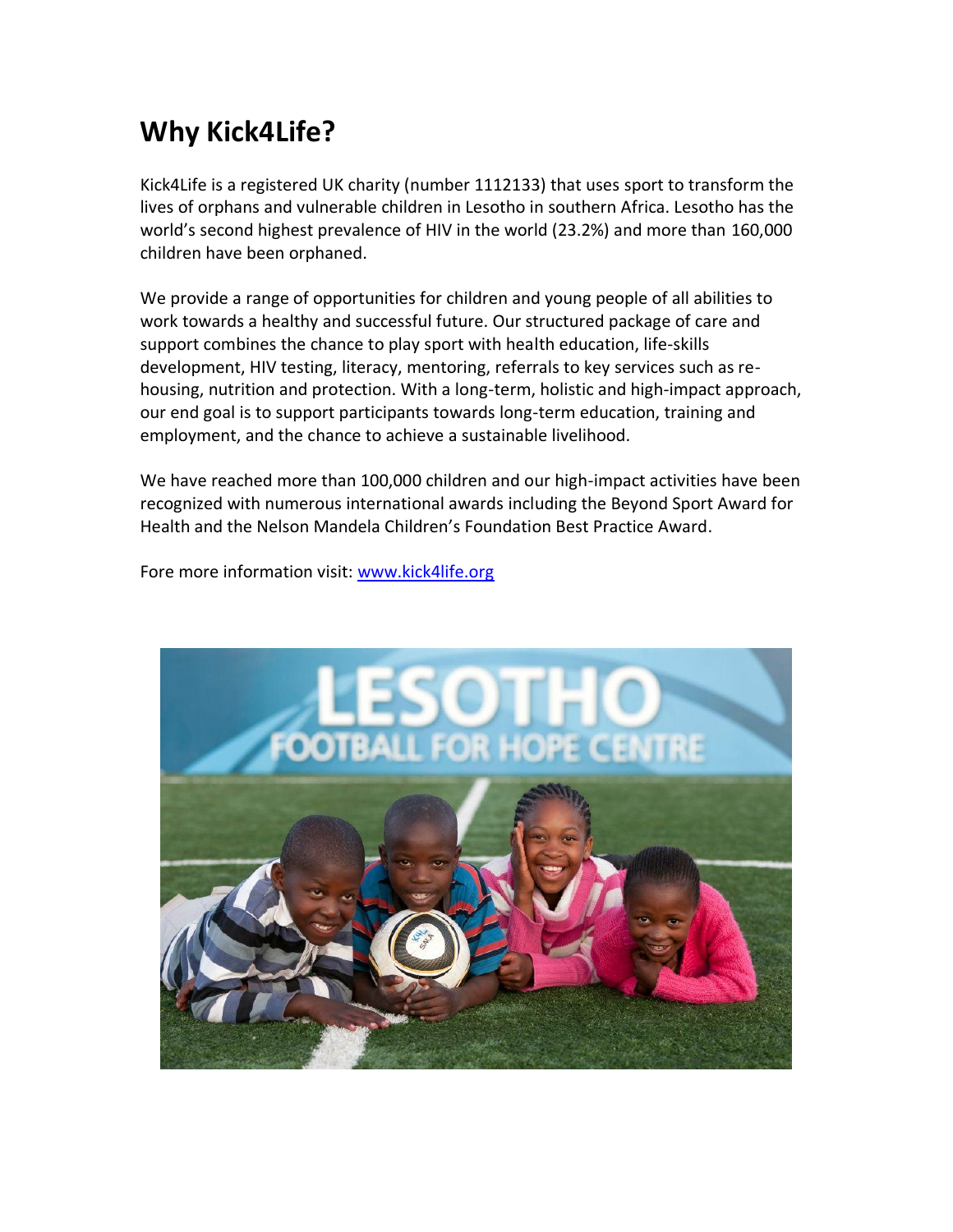### **Fundraising**

To take part in the tour you need to raise or donate a minimum £3,000 for Kick4Life. The schedule for payment is:

£75 registration fee A further £500 by end November 2021 A further £1000 by end March 2022 A further £1000 by end June 2022 A final £425 by end August 2022 **Total £3,000**

(Gift Aid does not count towards the total).

As part of the Kick4Life Team we will provide dedicated support and advice through our experienced team. This will include a team fundraising workshop and a monthly newsletter with fundraising tips and ideas.

Top tips to get you started are:

- 1. **Set up a Justgiving page** to manage your fundraising. It is much easier for people to donate, saves you the hassle of collecting money from people directly and the funds come straight to the charity. Visit<http://www.justgiving.com/kick4life> to set up your page. If you need assistance setting up your page please get in touch.
- 2. **Write personalized letters (not a generic email!) to friends, family and work colleagues** asking them to support your efforts. We can provide you with a sample letter with all the key information to get you started.
- 3. **Organize a fundraising event** at work encouraging colleagues to support you. Raffles, quiz nights, auctions and charity dinners work well and you could ask local companies to donate prizes.
- 4. **Put aside a monthly donation** yourself. £50 every month for 18 months would contribute £900 towards your total.
- 5. Instead of receiving **Birthday, Christmas presents** etc. ask people to make a donation towards your total.

Fundraising can be incredibly rewarding, especially if you throw yourself into the challenge. **Keep going, be innovative, stay focused and enjoy it!**